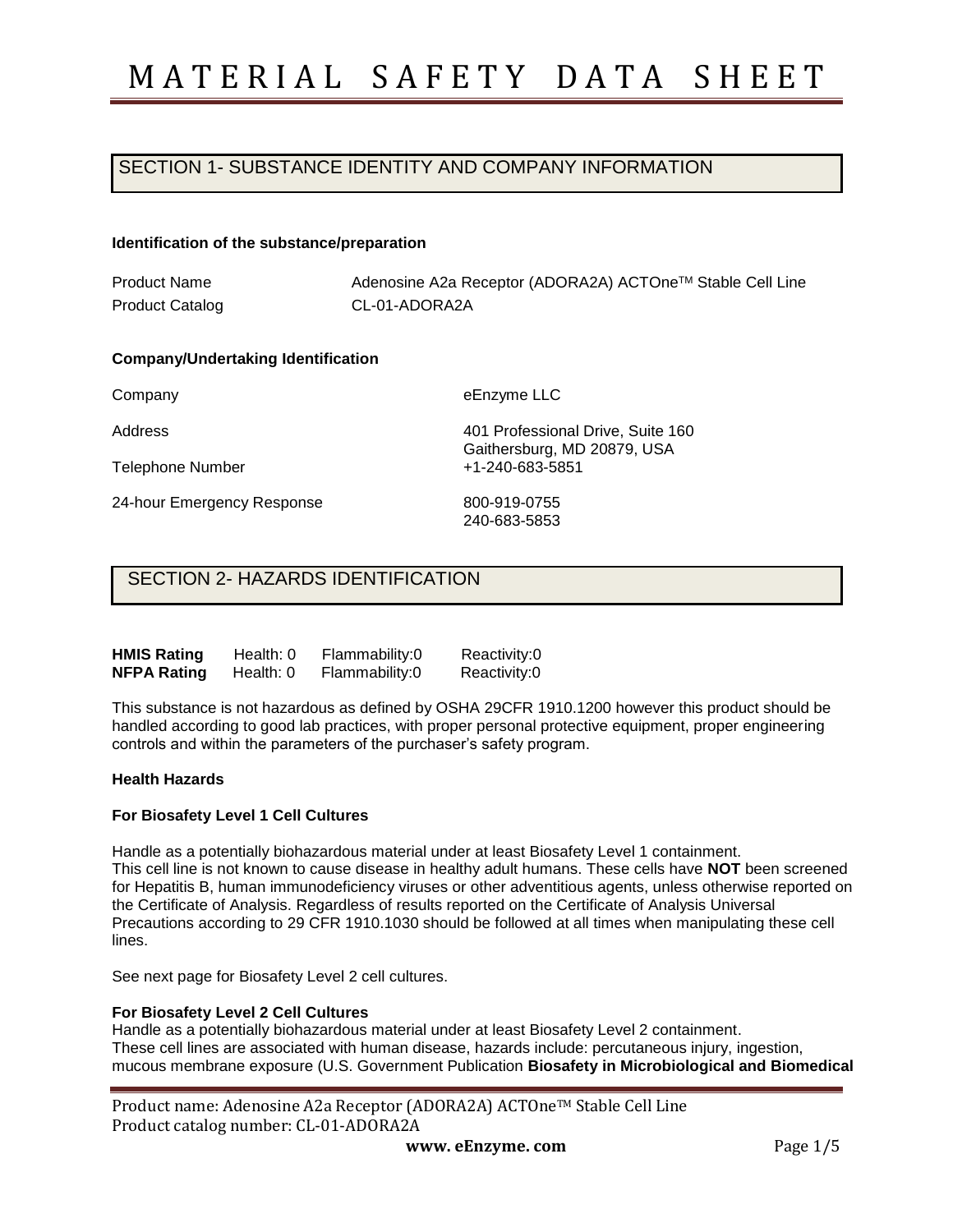**Laboratories)**. These cells have **NOT** been screened for Hepatitis B, human immunodeficiency viruses or other adventitious agents, unless otherwise reported on the Certificate of Analysis. Regardless of results reported on the Certificate of Analysis Universal Precautions according to 29 CFR 1910.1030 should be followed at all times when manipulating these cell lines.

# SECTION 3- COMPOSITION/INFORMATION ON INGREDIENTS

Either frozen or growing cells shipped in liquid cell culture medium (a mixture of components that may include, but is not limited to: inorganic salts, vitamins, amino acids, carbohydrates and other nutrients dissolved in water). Frozen Cultures may also contain a 5%-10% solution of Dimethyl sulfoxide as a cryoprotectant.

### SECTION 4- FIRST AID MEASURES

| <b>Skin contact</b> | Wash off immediately with plenty of water. If symptoms persist, call a<br>physician.                                                            |
|---------------------|-------------------------------------------------------------------------------------------------------------------------------------------------|
| Eye contact         | Rinse immediately with plenty of water, also under the eyelids, for at least<br>15 minutes. Consult a physician.                                |
| Ingestion           | Never give anything by mouth to an unconscious person. If symptoms<br>persist, call a Physician. Do not induce vomiting without medical advice. |
| <b>Inhalation</b>   | Move to fresh air. If symptoms persist, call a physician. If not breathing,<br>give artificial respiration.                                     |
| Notes to physician  | Treat symptomatically.                                                                                                                          |

## SECTION 5- FIRE FIGHTING MEASURES

**Suitable extinguishing media Target Organ Effects**

**Special protective equipment for firefighters**  Wear self-contained breathing apparatus and protective suit. Water spray. Carbon dioxide (CO2). Foam. Dry chemical. No known effects under normal use conditions.

# SECTION 6- ACCIDENTAL RELEASE MEASURES

**Personal precautions**<br> **HMIS Methods for cleaning up**<br> **Coak up with inert absorbent material** Soak up with inert absorbent material.

Product name: Adenosine A2a Receptor (ADORA2A) ACTOne™ Stable Cell Line Product catalog number: CL-01-ADORA2A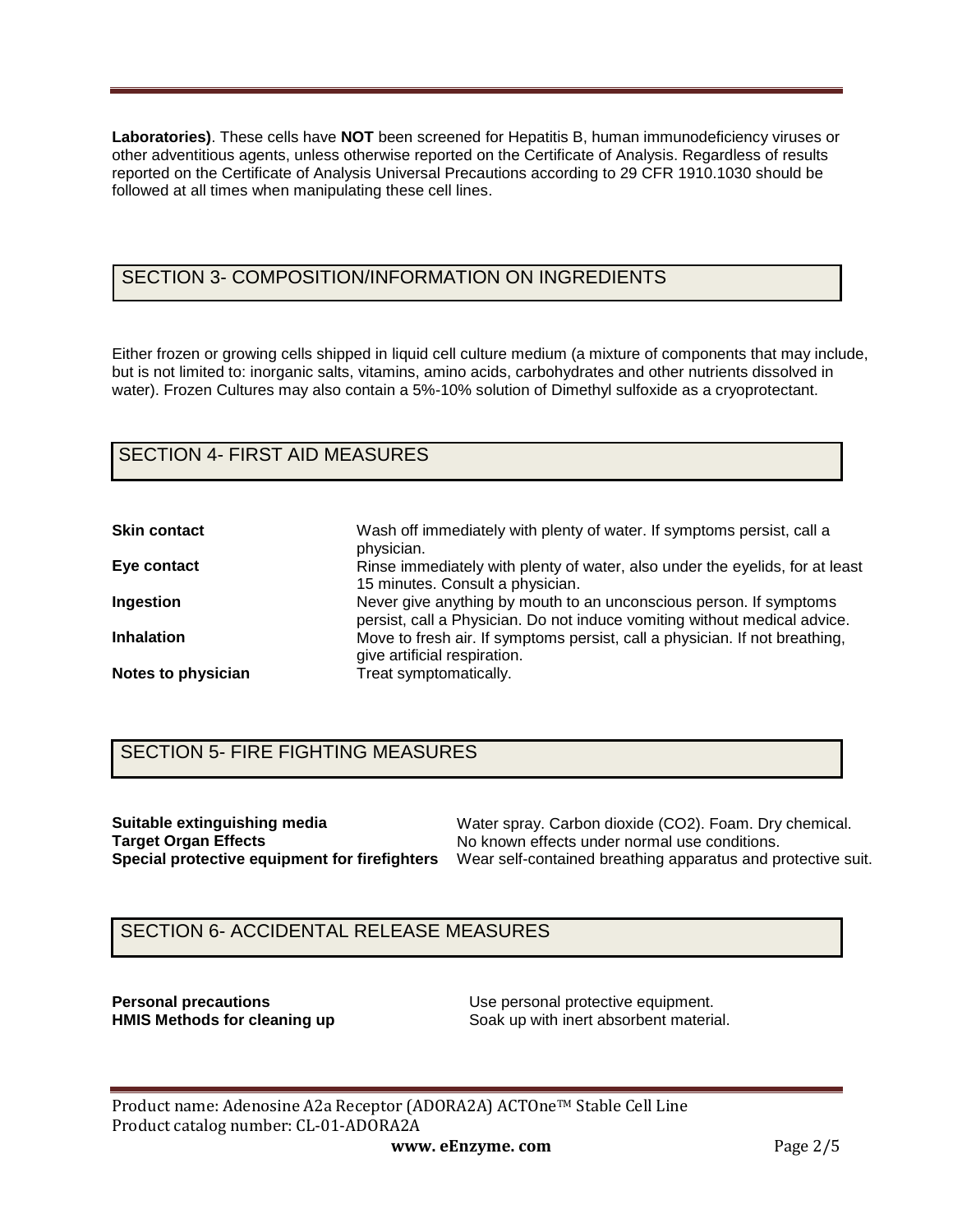### SECTION 7- HANDLING AND STORAGE

**Handling Tandling 1986** Always wear recommended Personal Protective Equipment.<br> **Storage** The Reep in properly labelled containers. **Storage** Keep in properly labelled containers.

## SECTION 8- EXPOSURE CONTROLS/PERSONAL PROTECTION

| <b>Use Personal Protective Equipment</b> | Including Eye Protection, Chemical Resistant Gloves, and appropriate<br>clothing to prevent skin exposure. In addition, a Respiratory<br>program that complies with OSHA 29 CFR 1910.134 and<br>ANSI Z88.2 requirements or European Standard EN 149 must be<br>followed whenever workplace conditions warrant respirator use. |
|------------------------------------------|-------------------------------------------------------------------------------------------------------------------------------------------------------------------------------------------------------------------------------------------------------------------------------------------------------------------------------|
| <b>Engineering Controls</b>              | The use and storage of this material requires user to maintain and<br>make available appropriate eyewash and safety shower facilities. Use<br>fume hood or other appropriate ventilation method to keep airborne<br>concentrations as low as possible.                                                                        |
| <b>Exposure Limits</b>                   | No exposure limits for this material have been established by ACGIH,<br>NIOSH, or OSHA.                                                                                                                                                                                                                                       |

### SECTION 9- PHYSICAL AND CHEMICAL PROPERTIES

#### **General Information**

**Form Appearance Odor Boiling Point/Range Melting Point/Range Flash Point Autoignition temperature Oxidizing properties Water solubility**

Liquid No information available No information available °C no data available °C no data available °C no data available °C no data available No information available Soluble

**°**F no data available °F no data available °F no data available °F no data available

## SECTION 10- STABILITY AND REACTIVITY

**Stability Materials to avoid Hazardous decomposition Products Polymerization** 

Stable. No information available. No information available.

Hazardous polymerization does not occur.

## SECTION 11- TOXICOLOGICAL INFORMATION

Product name: Adenosine A2a Receptor (ADORA2A) ACTOne™ Stable Cell Line Product catalog number: CL-01-ADORA2A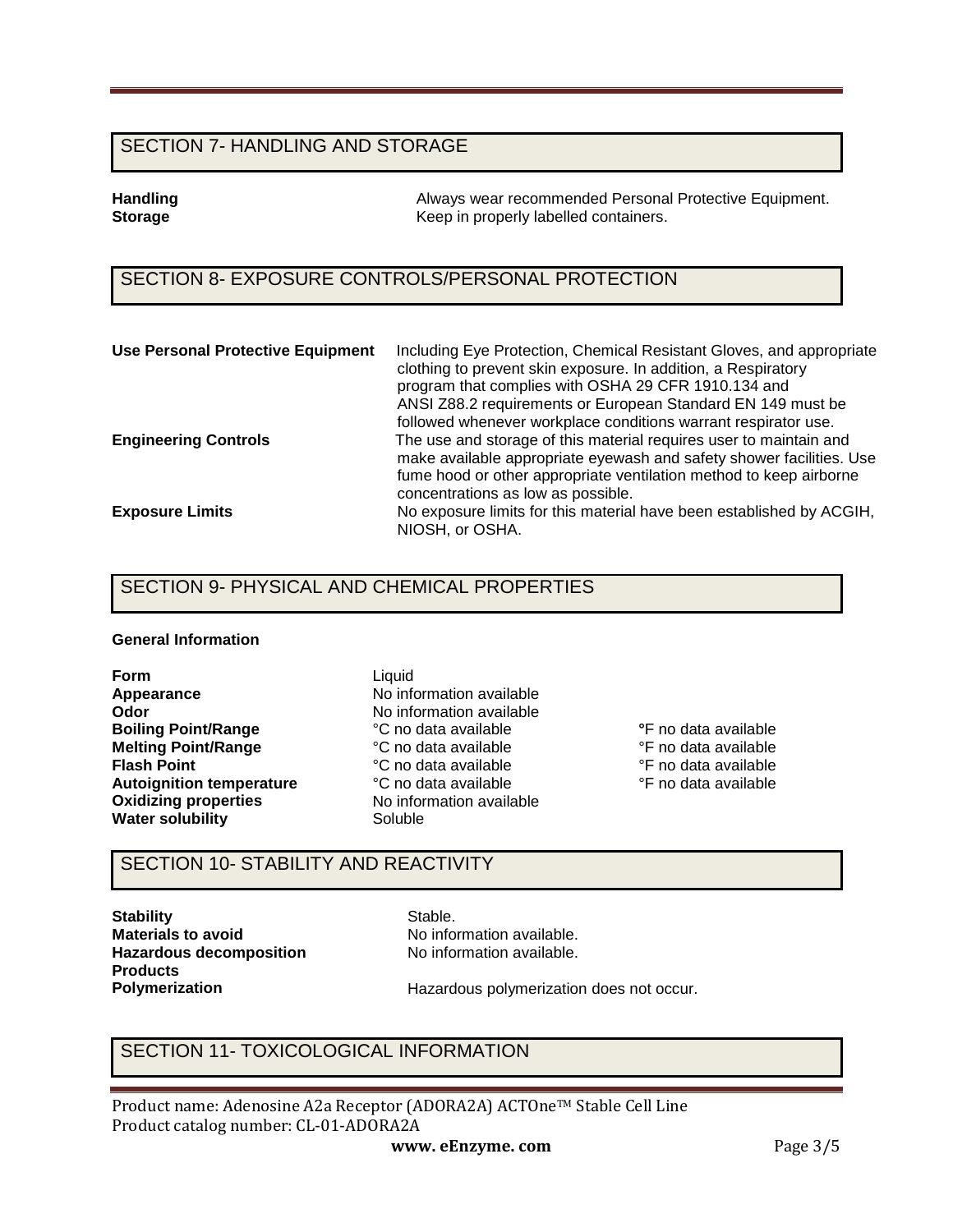### **Acute toxicity**

| <b>Chemical Name</b> | ∟D50                  | <b>LD50</b>          | LC50                    |  |
|----------------------|-----------------------|----------------------|-------------------------|--|
|                      | (oral. rat/mouse)     | (dermal, rat/rabbit) | (inhalation. rat/mouse) |  |
| dimethyl sulfoxide   | 14500 mg/kg Oral LD50 | no data available    | no data available       |  |

### **Principle Routes of Exposure/ Potential Health effects Eyes Skin**

| <b>Skin</b>                  | Components of the product may be absorbed into the body through |
|------------------------------|-----------------------------------------------------------------|
|                              | the skin. May cause skin irritation in susceptible persons.     |
| <b>Inhalation</b>            | May cause irritation of respiratory tract.                      |
| Ingestion                    | May be harmful if swallowed.                                    |
| <b>Carcinogenic effects</b>  | No information available.                                       |
| <b>Mutagenic effects</b>     | No information available.                                       |
| <b>Reproductive toxicity</b> | No information available.                                       |
| <b>Sensitization</b>         | No information available.                                       |
|                              |                                                                 |

May cause eye irritation with susceptible persons.

### SECTION 12- ECOLOGICAL INFORMATION

| <b>Ecotoxicity effects</b> |
|----------------------------|
| <b>Mobility</b>            |
| <b>Biodegradation</b>      |
| <b>Bioaccumulation</b>     |

Daphnia magna. (Water flea) No information available. Inherently biodegradable. Does not bioaccumulate.

# SECTION 13- DISPOSAL CONSIDERATIONS

Decontaminate all wastes before disposal (steam sterilization, chemical disinfection, and/or incineration). Dispose of in accordance with applicable regulations.

## SECTION 14- TRANSPORT INFORMATION

**Proper shipping name Hazard class Subsidiary Class Eyes Packing group UN-No** 

Not classified as dangerous in the meaning of transport regulations. None None None None

# SECTION 15- REGULATORY INFORMATION

Product name: Adenosine A2a Receptor (ADORA2A) ACTOne™ Stable Cell Line Product catalog number: CL-01-ADORA2A